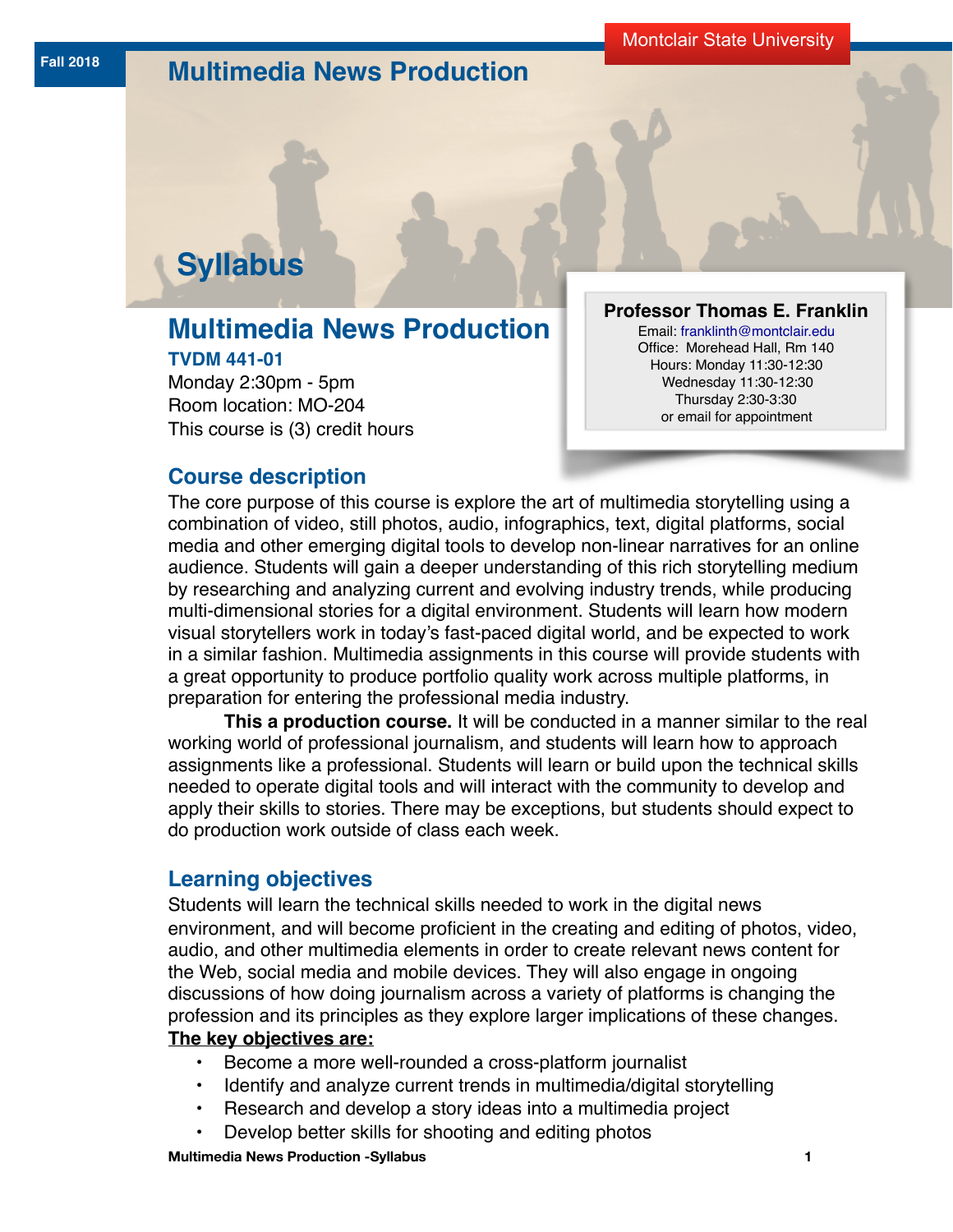# **Fall 2018 Multimedia News Production**

- Learn to become more comfortable photographing/recording people
- Learn basic Adobe Photoshop & Bridge skills
- Learn how to use Zoom recorders and mics with DSLRs
- Develop skills to shoot DSLR video
- Demonstrate story structure for video editing
- Learn how to develop and execute a video shot-list
- Demonstrate how to conduct a successful interview in video, with good light, composition, sound and content
- Demonstrate how to capture high quality A-roll, B-roll, and sequencing, and how to use those components to build multimedia stories
- Learn basic Adobe Premiere editing skills
- Discover and utilize basic info graphic tools for data visualization
- Develop skills to evaluate, identify, and apply appropriate multimedia to stories and projects
- Demonstrate social media proficiency to best communicate journalistic stories for an intended audience
- Produce a strong portfolio of multimedia work

## **Invest in you**

This is a 400-level class class of mostly seniors, since students will be entering the real working world shortly, they will be treated as such.

- **CONDUCT:** It will be conducted similar to a real newsroom, not just a class on how to use Premiere or take a better selfie. Student work should resemble media that is ready to be published professionally, and be of portfolio-quality.
- **PEOPLE:** Working in media requires talking to strangers on a daily basis, and this course is no different. Approaching people you do not know, putting them at ease with the presence of your camera, is a very real challenge that students will face regularly. However, the more students do this the easier it will become, and in this class there will be ample opportunity to practice.
- **SUBJECTS:** Students should avoid reporting on people they are associated with -including Greek Life, family members, close friends, significant others, and roommates. Exceptions may be made, but not without justification and approval from the instructor. See Plagiarism & ethics below.
- **ADVANCED LEARNING:** Skills take time to learn and develop. Students are expected to take what they learn in the classroom to a higher level outside of class with further exploration, by studying the many tutorials, learning docs, and PowerPoint Presentations (PPTx) presented each week, and by examining further the models presented in class or provided in Canvas.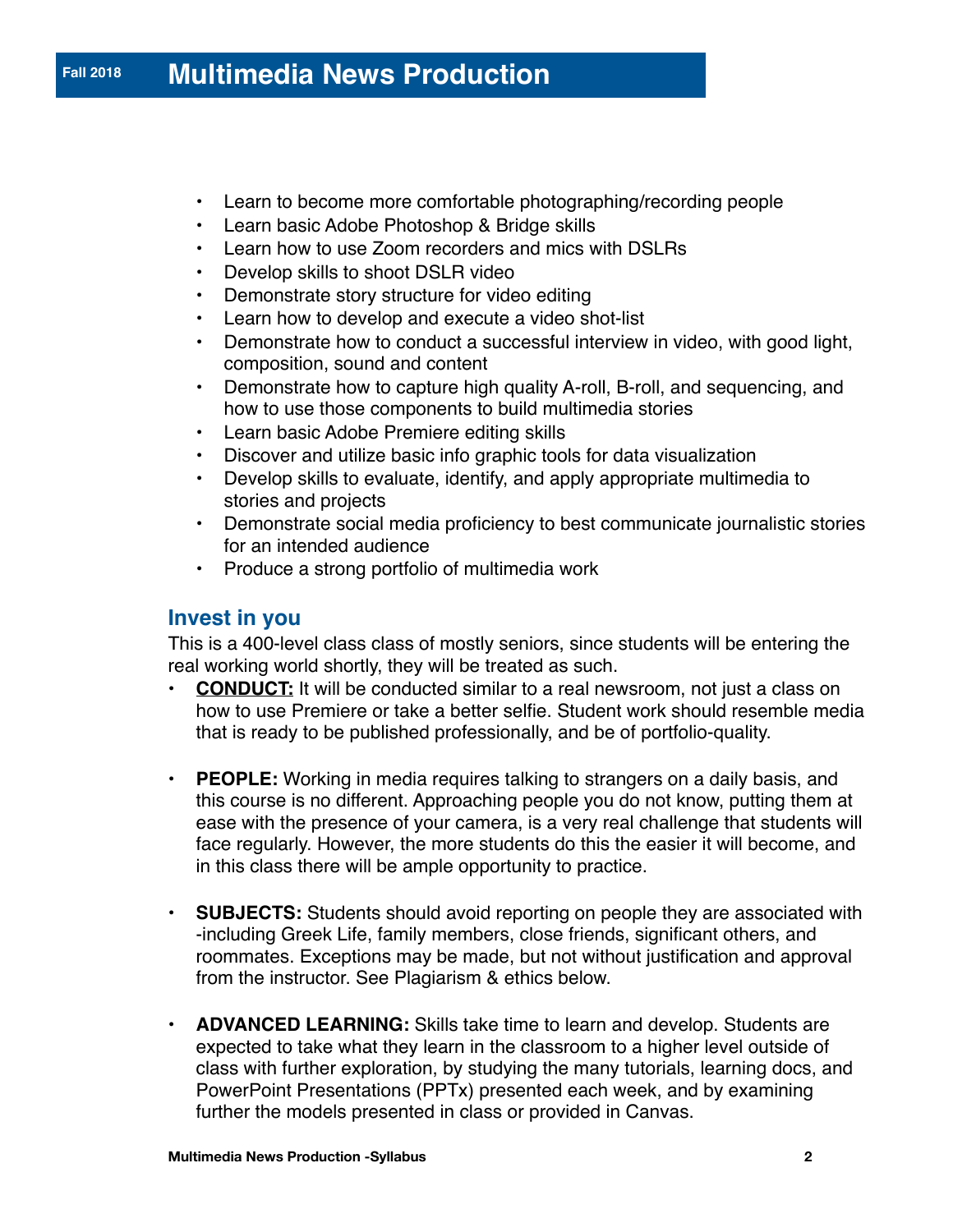# **Credit hours**

NOTE: This course is (3) credit hours. **According to MSU policy, students should expect a minimum of (5) hours of unmonitored appropriate experience outside the classroom.** Students will meet this requirement by completing a shooting assignment each week. MSU [policy.](http://www.montclair.edu/registrar/schedule-book/academic-regulations/) **Searching in Canvas**

# **Syllabus & Canvas**

[Canvas](https://montclair.instructure.com/.) is the University's Learning Management System. Students may log-in by using their NetID and password. While this syllabus is a general plan for the course, **changes will most definitely occur** due to the learning curve of the class and unplanned events. **All announcements and important information will be shared by the instructor via Canvas.** Students should set-up Canvas to receive updates and push notifications.

| <b></b>                      |                                 |  |
|------------------------------|---------------------------------|--|
| Syllabus                     | Canvas>Syllabus                 |  |
| Announcements                | Canvas><br><b>Announcements</b> |  |
| Assignments                  | Canvas>Assignments              |  |
| <b>Tutorials</b>             | <b>Canvas&gt;Files</b>          |  |
| <b>PowerPoints</b><br>(PPTX) | Canvas>Files>PPTx               |  |
| Grades                       | Canvas>Grading                  |  |

To get help troubleshooting problems using Canvas, you may call the  $II$ [Service Desk](http://www.montclair.edu/oit/tech-solutions-center/it-service-desk/) directly at 973-655-7971 or via email at

[itservicedesk@mail.montclair.edu](mailto:itservicedesk@mail.montclair.edu). Within Canvas you will also find a link titled "Help" in the global navigation. This provides links to chat, email or phone support. The [Canvas Student Guides](https://community.canvaslms.com/docs/DOC-10701) provide many answers to common questions related to Canvas.

# **Computers, software & applications**

Technology plays a key role in the way journalists work today. Proficiency in basic computer operation is not only required in this course, but is essential in all areas of digital media today.

This course will be taught in a Mac-environment. Students may choose to use personal laptops or tablets (Mac or PC) during designated class time, provided they have the required software, updates, and hardware to complete all assignment work. **While students are free to use other computers and software programs if they choose, problems encountered are the responsibility of the student.** Missed deadlines, improper formatting, or other lapses due to external problems, will NOT be an acceptable excuse for not completing an assignment on time or as stipulated.

In class, students will learn how to use industry-standard digital editing software applications such as Adobe Photoshop, Adobe Bridge, and Apple's iOS Photo, and Adobe Premiere. **Students are required to complete computer work outside of the classroom environment each week**. **Ask for help if you need it.**

**Multimedia News Production -Syllabus 3**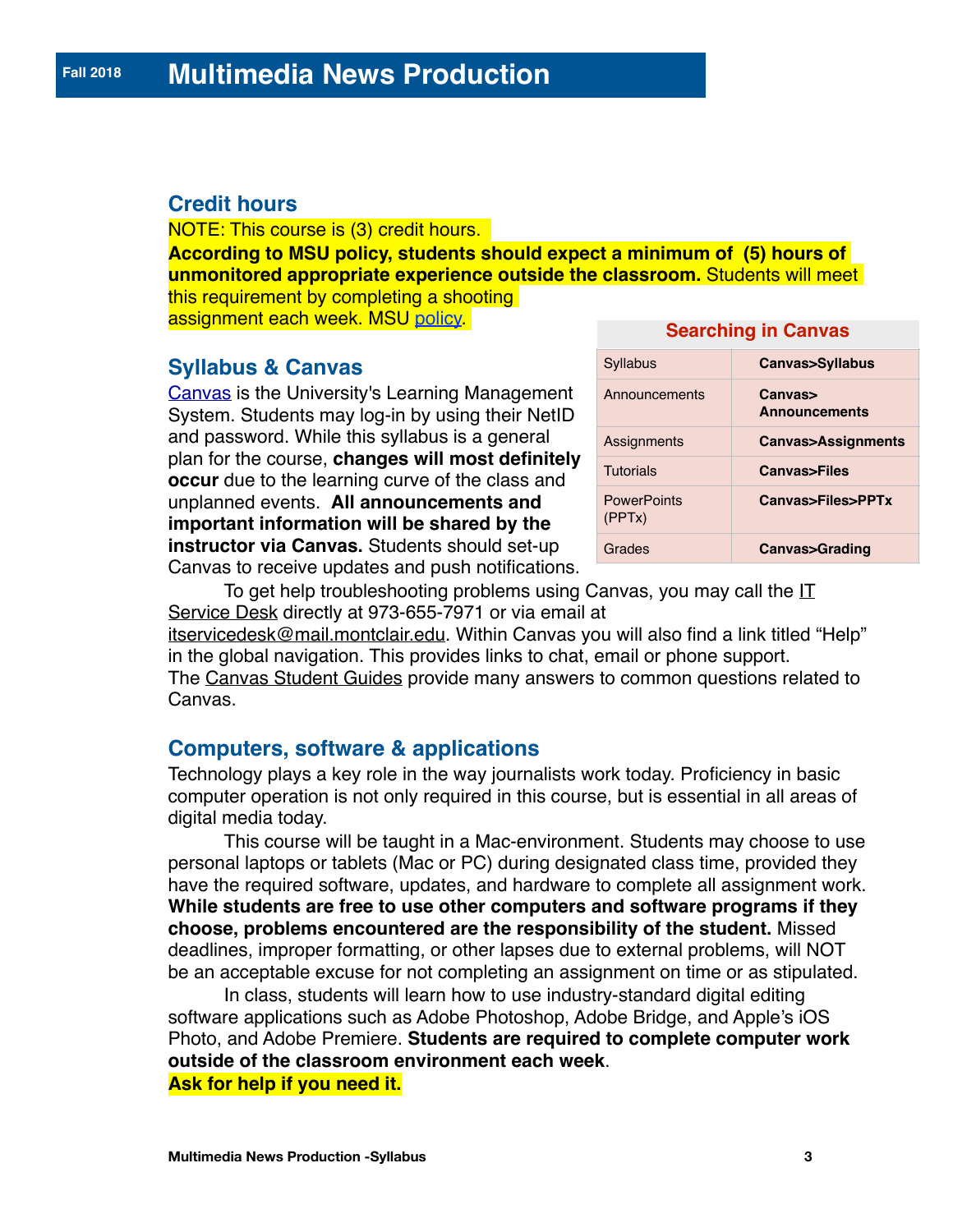# **Lab hours**

**M0134:** (Mac and PC) M-F 9-5pm (roughly) **SCM 009:** (Mac only) Hours TBA **NewsLab:** (PC only) M-F 9-5pm **LIBRARY:** Laptops available for sign-out (PC with Adobe Creative Suite)

# **Equipment**

Students may use SCM equipment available for sign-out and distribution by the R&R (Broadcast & Media Operations). Students with their own equipment are encouraged to use it, but they should confer with the instructor first. Students will also work using their smartphones.

Equipment will include:

- Smartphone (any type)
- Canon T3i and T6i DSLR cameras
- Canon 80D (New)
- Tripods
- Zoom Recorders
- Mics

**\*Students may use their own cameras with approval from the instructor.**

# **Equipment Insurance**

As of Fall 2018, **SCM now requires all students doing production work to be covered by a personal property insurance plan**. The National Student Services INC., has designed a student personal property insurance plan for students at Montclair State. NSSI has created a portal for students to access and purchase an insurance plan. The website can be found at: [https://www.nssi.com/portal/](https://www.nssi.com/portal/montclairnj/) montclairni/ The cost will be roughly \$125, and students may add personal items like laptop, smartphone, etc. to the coverage policy. See new Cage Supervisor, Frank Martinez with any questions: [martinezf@montclair.edu](mailto:martinezf@montclair.edu)

# **Course materials**

Students will need a portable storage device such as an external hard drive, 1TB (or more) suggested. A portable, bus-powered external hard drive is a worthy investment. If you plan to continue work in visual media, you will need this, if young already have one.

Buy as much storage space as you can afford.  $(1TB = $50$  roughly) Other suggested materials:

- **SD card:** 32GB minimum (\$30) get your own.
- **Mouse with scroll-wheel** (\$20)
- **Card Reader:** if your computer does not have a media slot (\$30)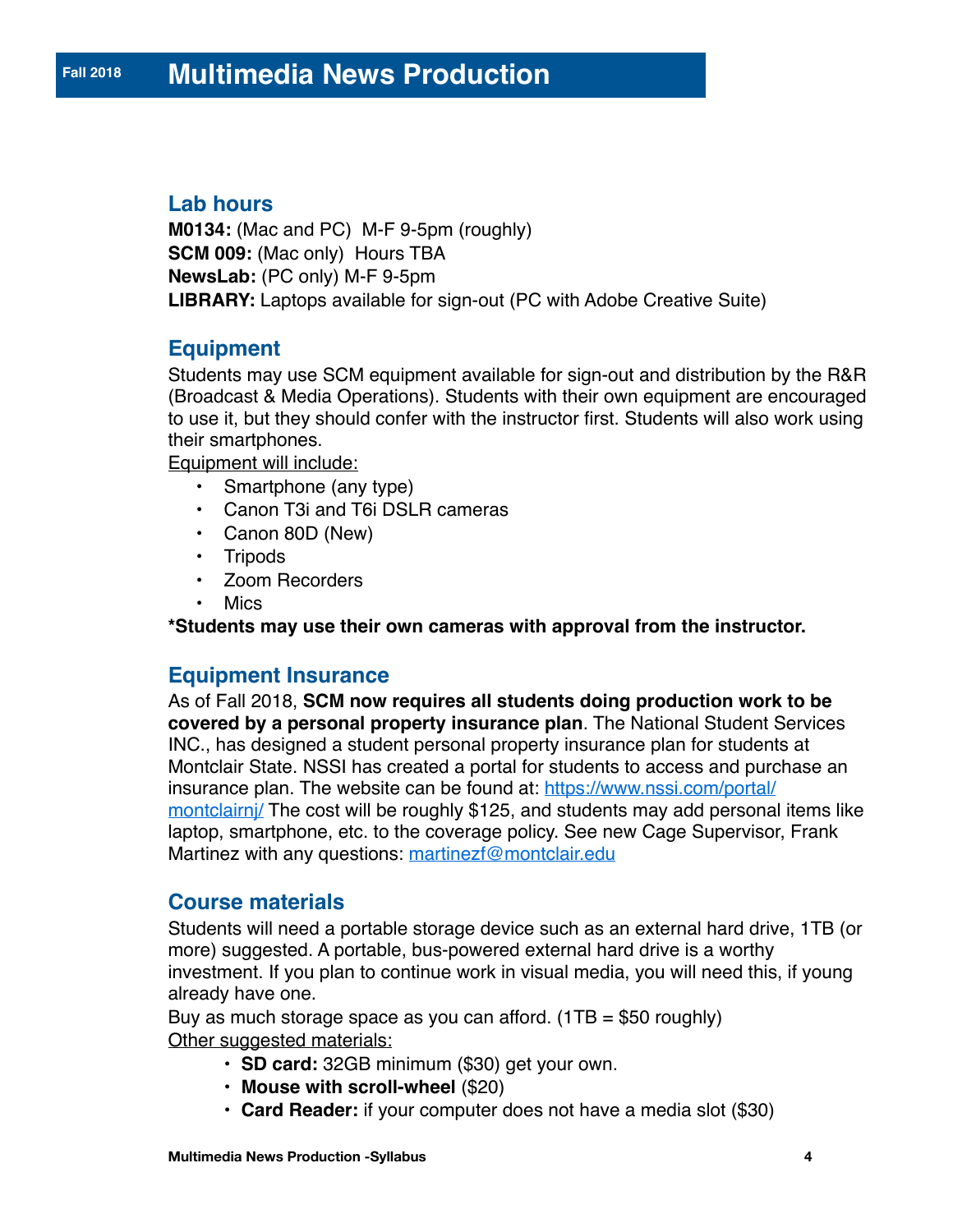# **Back-up & Cloud storage**

Back-up. **And back-up again.** Backing-up data is something each student must take seriously; **loss of data/images is never an excuse for missing an assignment. Students should save all data/images to (2) separate locations:**

- an external HD
- somewhere in the cloud

Students can use cloud storage option of their choosing, Google Drive, Dropbox, iCloud, or one of the many other options available on the Internet. For large amounts of data storage, students may be required to purchase additional space.

**NOTE:** all students using [montclair.edu](http://montclair.edu) email get **unlimited storage on Google Drive for FREE** while email MSU account remains active..

### **Suggested reading**

*Multimedia Storytelling for Digital Communicators in a Multiplatform World*, by Seth Gitner (\$34.99 via Amazon) Paperback: 430 pages Publisher: Routledge; 1 edition (July 24, 2015) ISBN-10: 0765641321, ISBN-13: 978-0765641328

# **Attendance**

Attendance and participation account for (10pts) 10% of total grade. Attendance will be taken at the start of each class, remember the old adage, "**if you are on-time, you are late."** Students not present for attendance must see instructor after class, otherwise they will be marked absent. **Not showing up for class will greatly affect your ability to succeed in this course.** Just like the real world of journalism and media demands commitment of time and mind. Be punctual. As visual journalists, the latest you ever want to be is on time.

According to the undergraduate catalog, the college policy states that attendance requirements are left to the professor's discretion. Although there is a theory aspect to this course, it's primarily a skills class with a lot of information packed into a short amount of time. Past experience has shown those with good attendance do well, and the quality of work and grades correlate directly to engagement during class.

#### **Students may miss up to (2) classes without penalty, no matter the reason, but may not receive full 10pts. Use them wisely.**

**Students are expected to attend every class.** Perfect attendance will be rewarded. If students must miss class for whatever reason, doctors notes or other documentation are not required. If a student must miss class, they should notify the instructor via email prior to class. Each student's health is extremely important, and important to the students around them, please take care of yourself.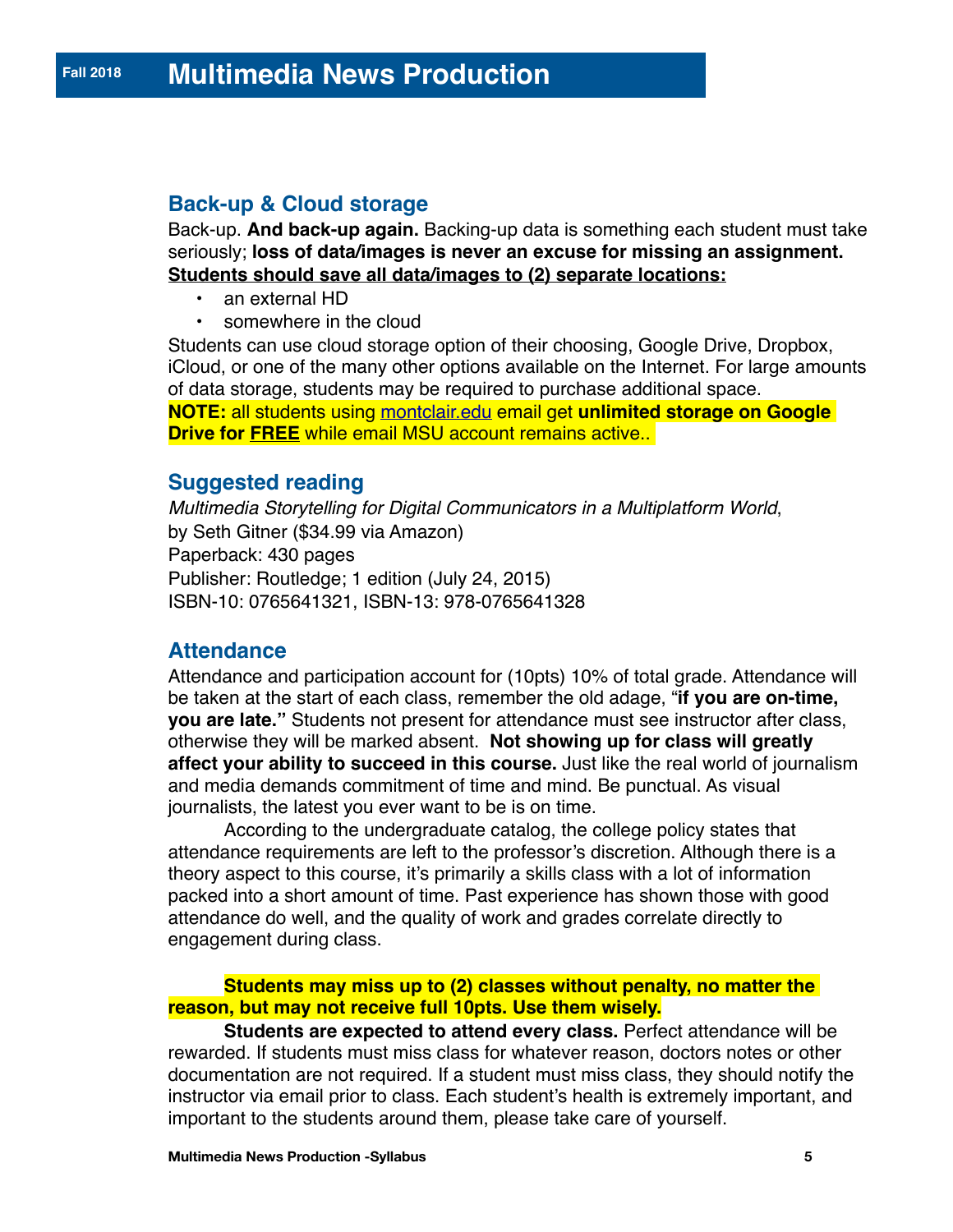When a student is absent from class, it's their responsibility to catch-up on what they missed by first consulting a classmate, checking new entries in Canvas, and reviewing the PowerPoint lesson which contains an agenda listing the items discussed in class, and revising any assignments given. THEN, if the student has further questions they should then contact the instructor. Failure to follow these steps will not reflect well on the student.

**Absence from more than (2) class sessions will result in a full letter grade reduction for each additional absence, no matter the reason.** For example, (4) absences will result in a (2) letter reduction, whereas an A becomes a C.

#### **Attendance rules:**

- Attendance will be taken at the start of each class
- Students not present for attendance are considered late
- Late students must see instructor after class, otherwise marked absent
- Each lateness/early departure counts as 1/2 an absence
- Absence is not excuse from submitting assignments on-time

**NOTE:** If a student is struggling with this course, or has something else going on that is preventing them from attending class, they should speak with the instructor privately prior to the absence**.** Communication is essential.

**Ask for help if you need it.**

### **Participation**

Participation will be reflected in each student's grade, and if you don't come to class, you can't participate. Many of the class sessions include discussion, collaborating with classmates, and providing feedback and contributing to class discussions and critiques. Students are expected to speak positively when they feel something is great, and critically when they feel something is lacking. **The instructor will call on each student during class. All opinions and perspectives will be respected.**

### **News Lab Workshops**

SCM has implemented a skills-building initiative on a variety of media-making topics, students will be notified of schedule, and are encouraged to attend as many of these extra learning opportunities as possible.

**Attendance & Canvas submission may be counted as extra credit**

# **Academic integrity**

Academic integrity standards will be strictly enforced. Please consult [MSU's official](http://www.montclair.edu/dean-of-students/student-conduct/code-conduct/)  [policies](http://www.montclair.edu/dean-of-students/student-conduct/code-conduct/) to clearly understand behaviors (e.g. plagiarism, cheating) that violate the code of conduct. Each student is responsible for understanding these standards before performing any academic work.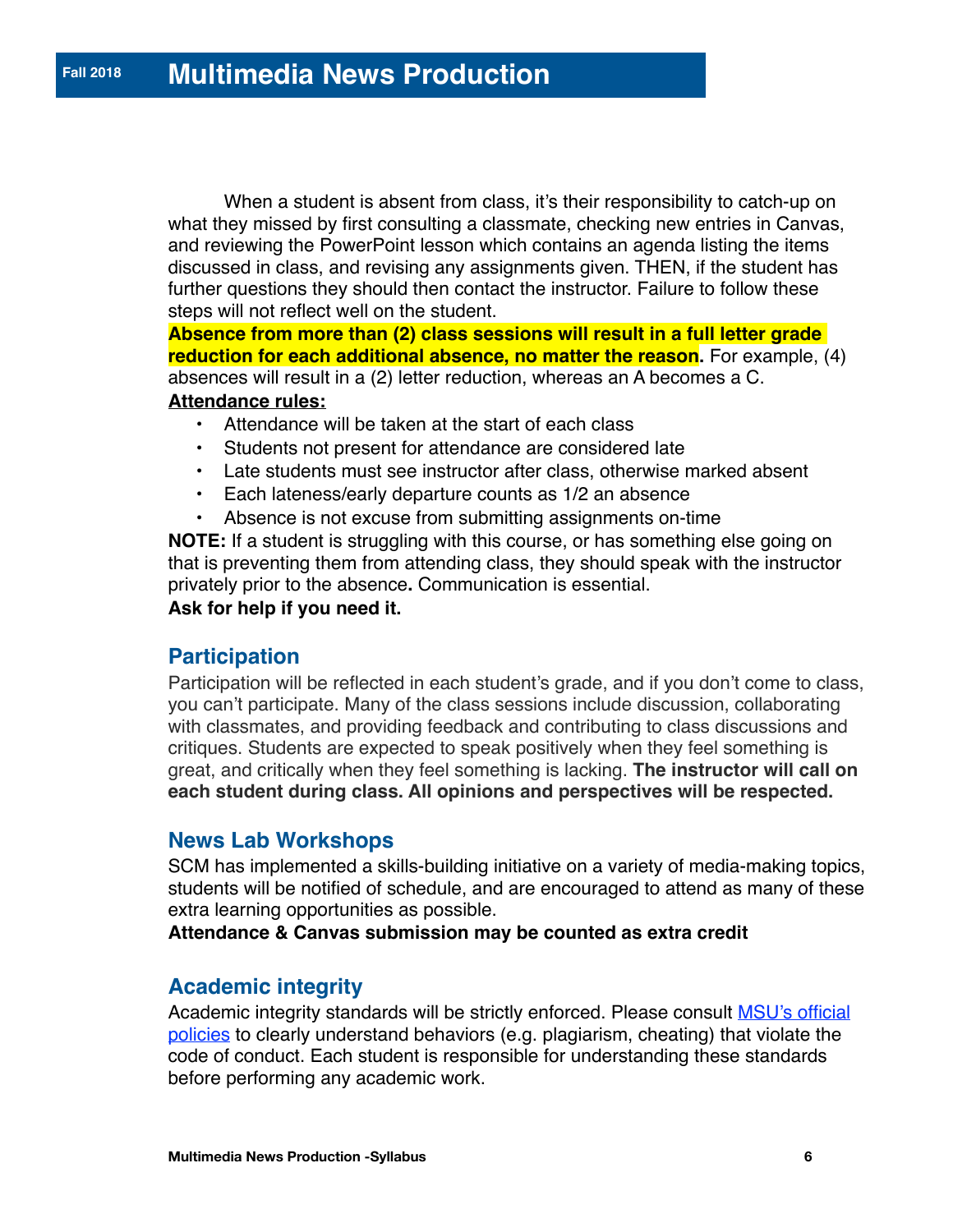# **Plagiarism & ethics**

Plagiarism is defined as taking someone else's work and submitting it as your own, including content from the Internet, television, newspapers, books, or a classmate without proper attribution and permissions. No previously created work, file or archived content may be used without explicit permission from the instructor or without proper permission and attribution.

#### **All work submitted for this course must be:**

- student's own work
- created exclusively for this course (unless
- created during the time period each assignment was given

#### **\*Students in violation of any of these rules will receive an F.**

Integrity and credibility are at the core of good journalism and the main reason readers continue to support news organizations. Once a journalists' integrity is compromised they have no credibility, and risk tarnishing their reputation and the reputation of the entire industry.

Students should avoid reporting on subjects to which they are closely connected, **in most instances in the professional journalism world this would not be permissible,** and if caught it could lead to disciplinary action, termination, or permanently damage your reputation.

\*However, in this course we will be covering the MSU community closely, exceptions may be granted for certain assignments. During this course, students should be familiar with the [NPPA Code of Ethics](https://nppa.org/code_of_ethics) by the National Press Photographers Association (NPPA). Students are expected to read and understand it, as it will be used as the ethical standard guide. Students should eliminate any appearance of conflict in their work. Any questions, please discuss with the instructor offline.

# **Digital manipulation**

While it is easy and tempting to digitally manipulate images using digital software, it is considered unethical to alter the meaning or content of media in any way. Students should remain above suspicion when it comes to manipulating images, either digitally or through subject direction, and should adhere to the ethical standards of the [NPPA Code of ethics.](https://nppa.org/code_of_ethics) Again, students are expected to read, understand, and follow these principles.

# **Computer, mobile device, social media etiquette**

**Turn-off and put away all phones and mobile devices during classroom time and keep them out-of-sight**, except on breaks or while completing a lab exercise. If a student must make a text or take a call, they should excuse themselves and conduct business outside the classroom.

The instructor takes each student's education, and the course material, very seriously, students should do the same**.** The expectation is that students will be fully **Multimedia News Production -Syllabus 7**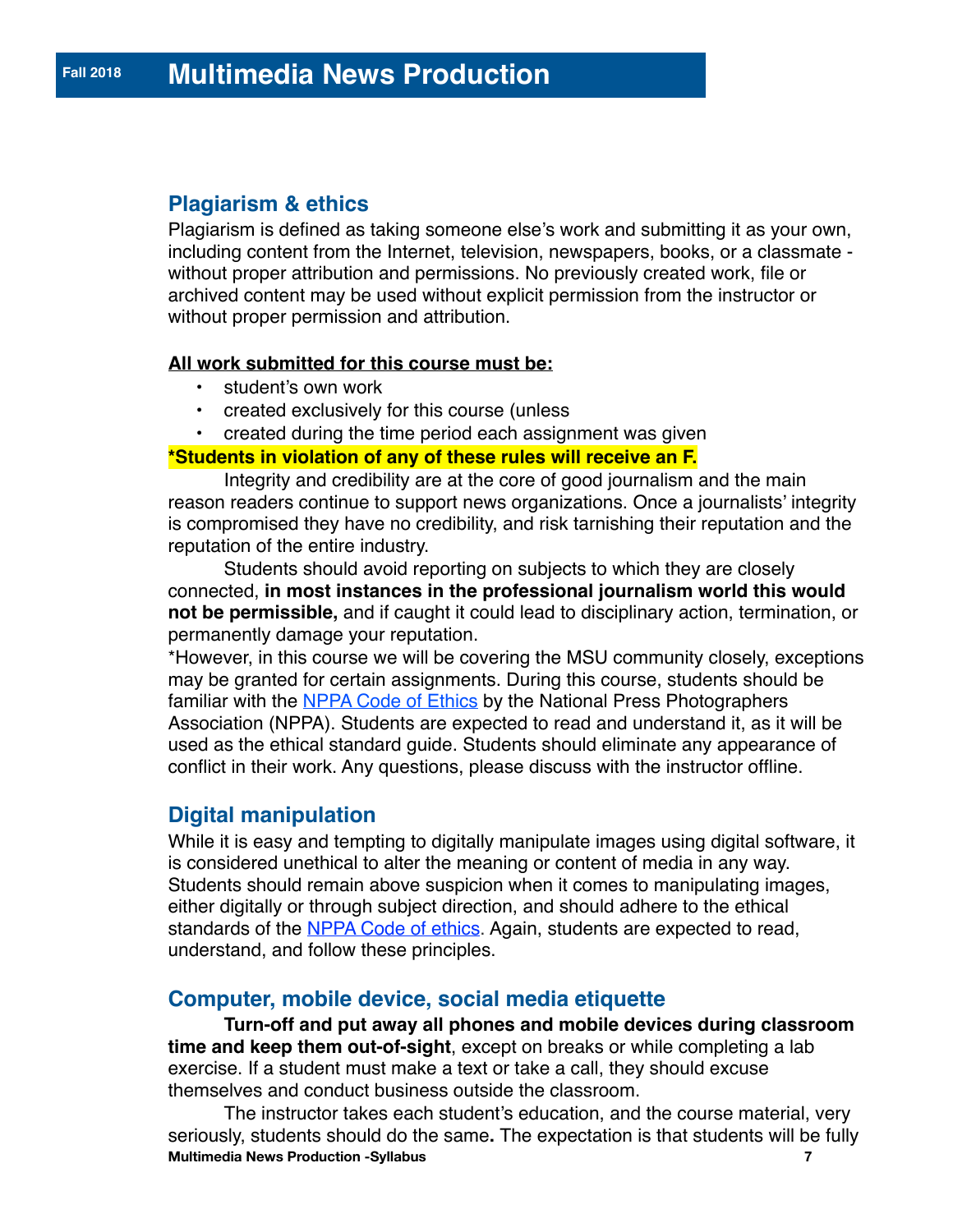involved in the class at all times. If a student is disruptive in class or inattentive, they will be asked to leave and marked as absent for the day.

 Using technology for unrelated class activities is prohibited at all times. Students not in compliance may be asked to leave the classroom and marked absent for the day without warning.

#### **Students in violation may be asked to leave without warning and marked absent. Zero-tolerance policy.**

#### **Disability Resource Center**

Any student with a documented physical, sensory, psychological, or learning disability requiring academic accommodations should make arrangements through the Disability Resource Center, 973-655-5431.

## **Course assignments**

Meeting deadline is critical in the media world. Deadlines matter. Past experience has shown that the surest way to get a poor grade in this course is to shoot the assignments at the last minute, and not follow instructions. The best way to excel in this course is to invest significant time, effort and care on each assignment. Students having difficulty with equipment or the technical aspect of an assignment should ask for help from a classmate, or from the instructor. **Asking for help is encouraged. Penalties**

- Assignments submitted late within two-weeks of due date but will be penalized 2-5pts, depending on weight of assignment
- **No assignment work will be accepted after two-weeks without approval**

#### **\*All assignment work must be submitted via Canvas. Email submissions will NOT be accepted in this course.**

- **Assignments** will be posted in **Canvas> Assignments**, and must be submitted by the dates and times specified (usually the night before class or the day of class). Students must adhere to format of each assignment. Please read each assignment carefully, as each has a different set of criteria and rules.
- **Story ideas.** Finding good photo subjects is the students responsibility. In order to find good story ideas, students should be well informed about the campus community, and the world at large. The Web and social media platforms provide an infinite amount of information to draw ideas and find subjects, use it to broaden your horizons rather than reinforce what you already know and believe.

#### **The Montclarion, WiredJersey.com, WMSC** (Extra Credit)

Any class project published by one of the student news outlets will receive extra credit. Students are encouraged to join **The Montclarion** staff, they are always looking for new members and contributors. Students are also encouraged to submit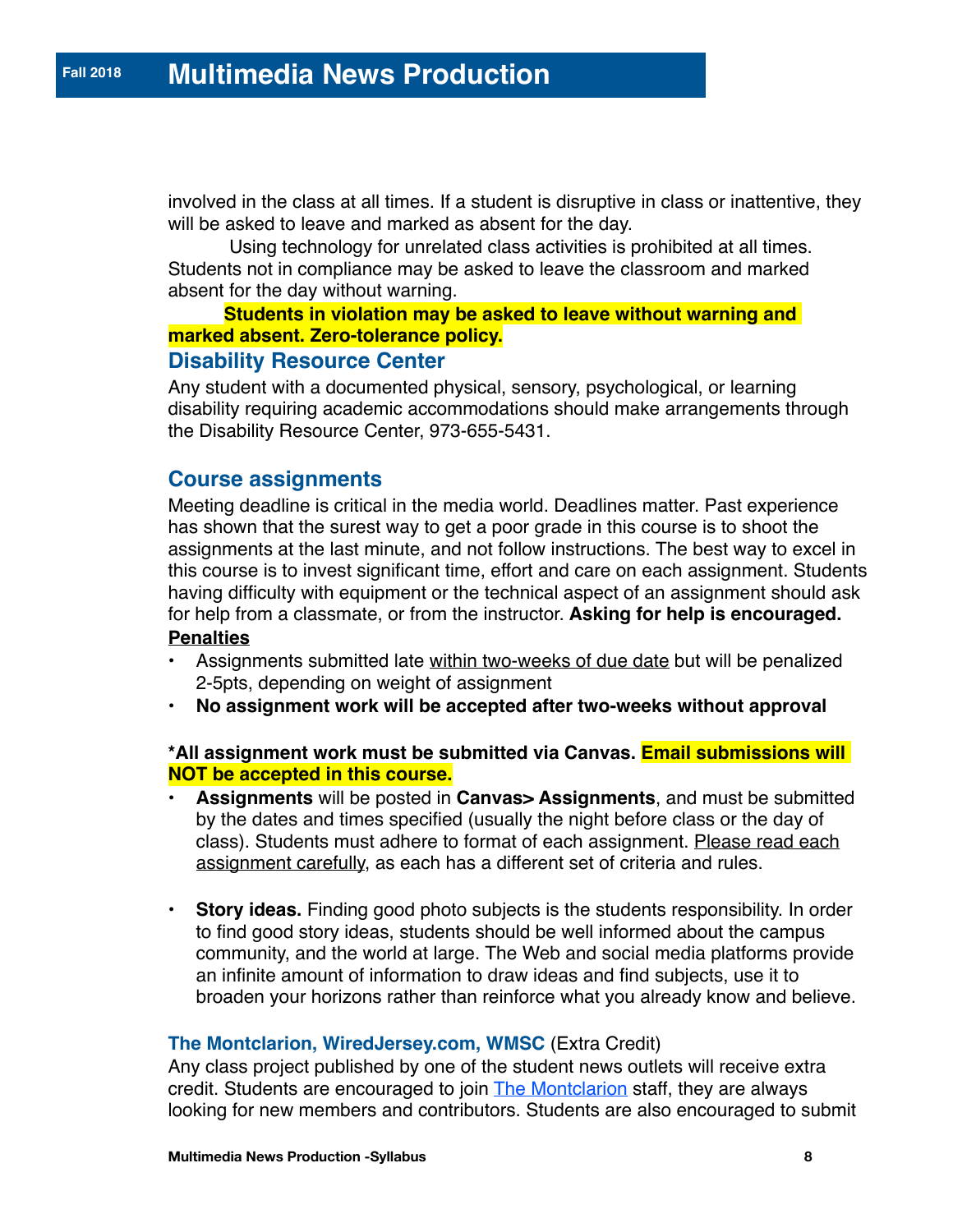assignment work to [WiredJersey.com](http://wiredjersey.com/), a website of student work, and the radio station WMSC.

# **Criteria for evaluating work**

Multimedia production involves creativity and requires students to invest time, take risks, and allow for mistakes. The intent of this course is to learn skills and not to just to earn a grade, which can be counterproductive to learning. As the instructor, I'll do my best to help each student succeed in learning the skills, but like most things in life, education is the responsibility of each individual.

 Students must adhere to the format of each assignment. There will be deductions for not following instructions, formatting mistakes, spelling, and grammatical errors. **Please read each assignment carefully.** Grading will be based on the clarity and quality of work, attendance, participation, and meeting deadlines. **Student work will be evaluated on the following:**

- Relevance, appropriateness, and clarity of multimedia content
- Technical quality of the content; camera, recorder, etc.
- Storytelling effectiveness; overall accuracy of subjects depicted
- Demonstrated understanding of the assignment and subject matter
- Effective use of the Web, social media, and other digital tools
- Understanding theoretical material discussed in class and outside sources, to illustrate and execute each exercise or assignment
- Ability to write and report clearly and grammatically, in captions and posts

# **Grading**

Each assignment will be judged through the lens of professional quality journalism and communications as it pertains to accuracy, execution, effort, and enterprise. At times grading may be subjective, as the instructor I will do my best to be fair and balanced.

- Publishable work will receive the equivalent to an A
- Assignments with minor errors will receive equivalent to a B
- Assignments with several errors will receive equivalent to a C
- Assignments with many errors will receive equivalent to a D
- Assignments with major errors, poor image quality, name misspellings, incorrect facts, or gross misrepresentation of subject depicted, will receive equivalent to an F.

Take risks: Students are encouraged to take chances in this class, as we often learn the most from our mistakes. Don't just reproduce what you have already seen, try something big, new and innovative. **Multimedia News Production -Syllabus 9**

| <b>Grade conversion</b> |             |
|-------------------------|-------------|
| A                       | 93-100 pts  |
| A-                      | 90-92.9 pts |
| B+                      | 87-89.9 pts |
| в                       | 83-86.9 pts |
| В-                      | 80-82.9 pts |
| C+                      | 77-79.9 pts |
| C                       | 73-76.9 pts |
| $C-$                    | 70-72.9 pts |
| D+                      | 67-69.9 pts |
| D                       | 63-66.9 pts |
| D-                      | 60-62.9 pts |
| F                       | 0-59.9 pts  |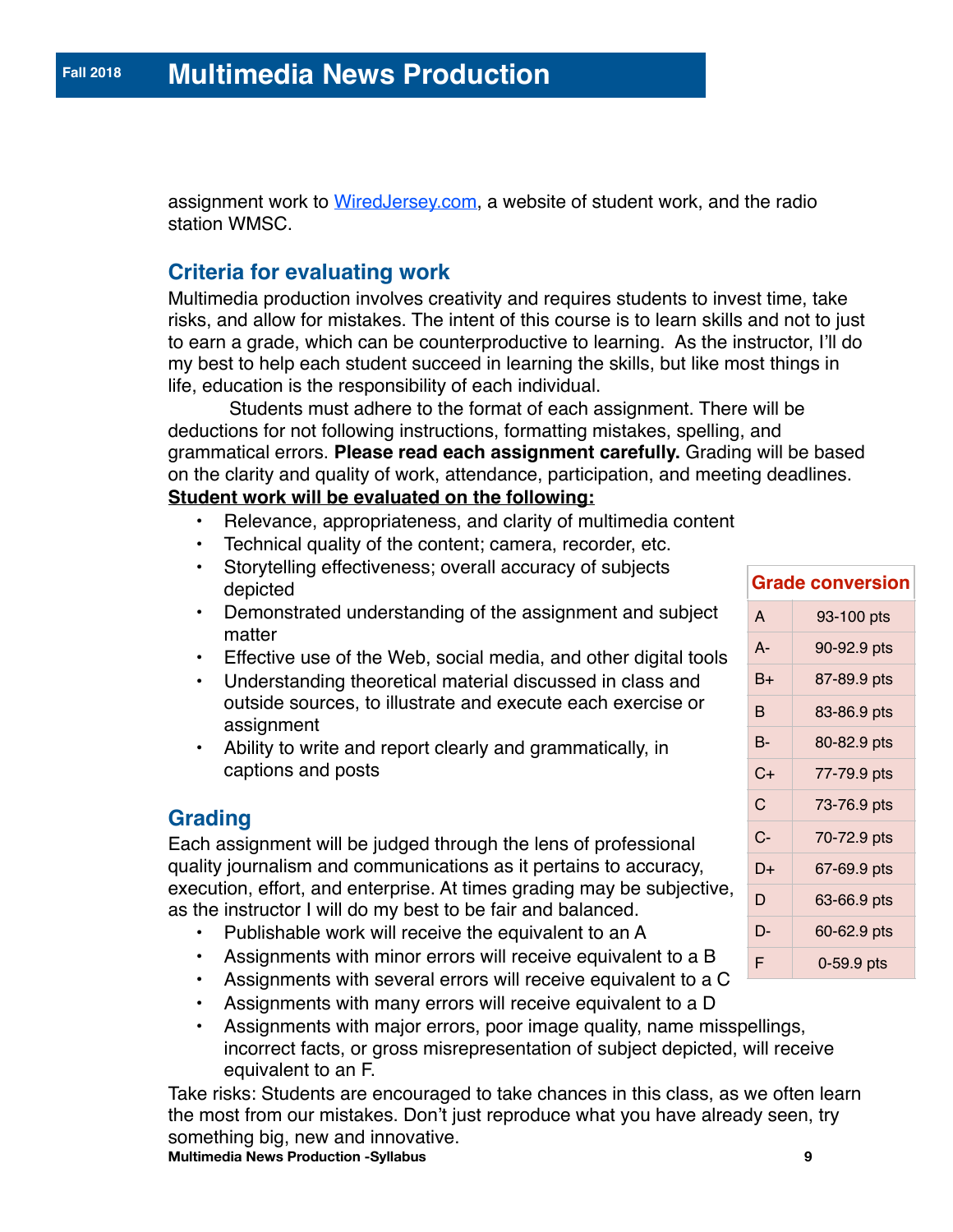# **Critiques**

For most assignments, there will be an in-class critique. Although we may not get to each student, the feedback in the classroom and by the instructor via Canvas is a great opportunity for students to learn from mistakes.

**Discussing student work is not always easy -to give or take**. When receiving a critique, students should try to listen to suggestions on how their work could be better, and refrain from defensive posturing. While there is a fine line between defending your position and making excuses, developing a thick skin will speed personal growth and development. Just as in the workplace, students may find that if they remain open to constructive criticism, their outcomes will improve. **Students are expected to speak positively when they feel something is great, and critically when they feel something is lacking,**

Honest feedback can be harsh sometimes, but all students are expected to contribute with thoughtful and constructive commentary. **What did you like? What didn't you like? What could have ben done better?**

#### **Improving grades**

Students may use feedback as a guide to re-do certain assignments, allowing for an opportunity to improve and build skills, and potentially improve a grade.

#### **Note: Only assignment work submitted on-time may be re-submitted.**

This will provide students an opportunity to carry peer and instructor feedback forward to improve a grade throughout the course. Final grades will depend mainly on the quality of work submitted, and the overall effectiveness of the final project.

#### **Assignment points**

Grading is determined by total points earned. Students must turn in their assignments on time to have constructive critiques, even if the assignment or project is not perfect. Missing deadlines is unacceptable in the world of news and journalism, it doesn't matter how good a story is if it is turned in after deadline and nobody sees it. Missing deadline will significantly lower your grade:

- NO assignments will be accepted after two-weeks past deadline.
- 2-5pts subtracted for any assignment not turned in on time

**\*Note: assignments are weighted differently, therefore late penalty will be in accordance with assignment total.** 

#### **Subjects**

In this course, students will research and select a topic for all assignment work in this course. In journalism, this is called "a beat." **Each student will choose and assign themselves to a beat they wish to cover throughout the semester**, first by writing a pitch proposal and making a pitch to the class for review and approval.

Students must select a newsworthy topic for the semester-long project. Subjects need not be based in hard-news, they can be feature-based, but they must be **Multimedia News Production -Syllabus Multimedia News Production -Syllabus**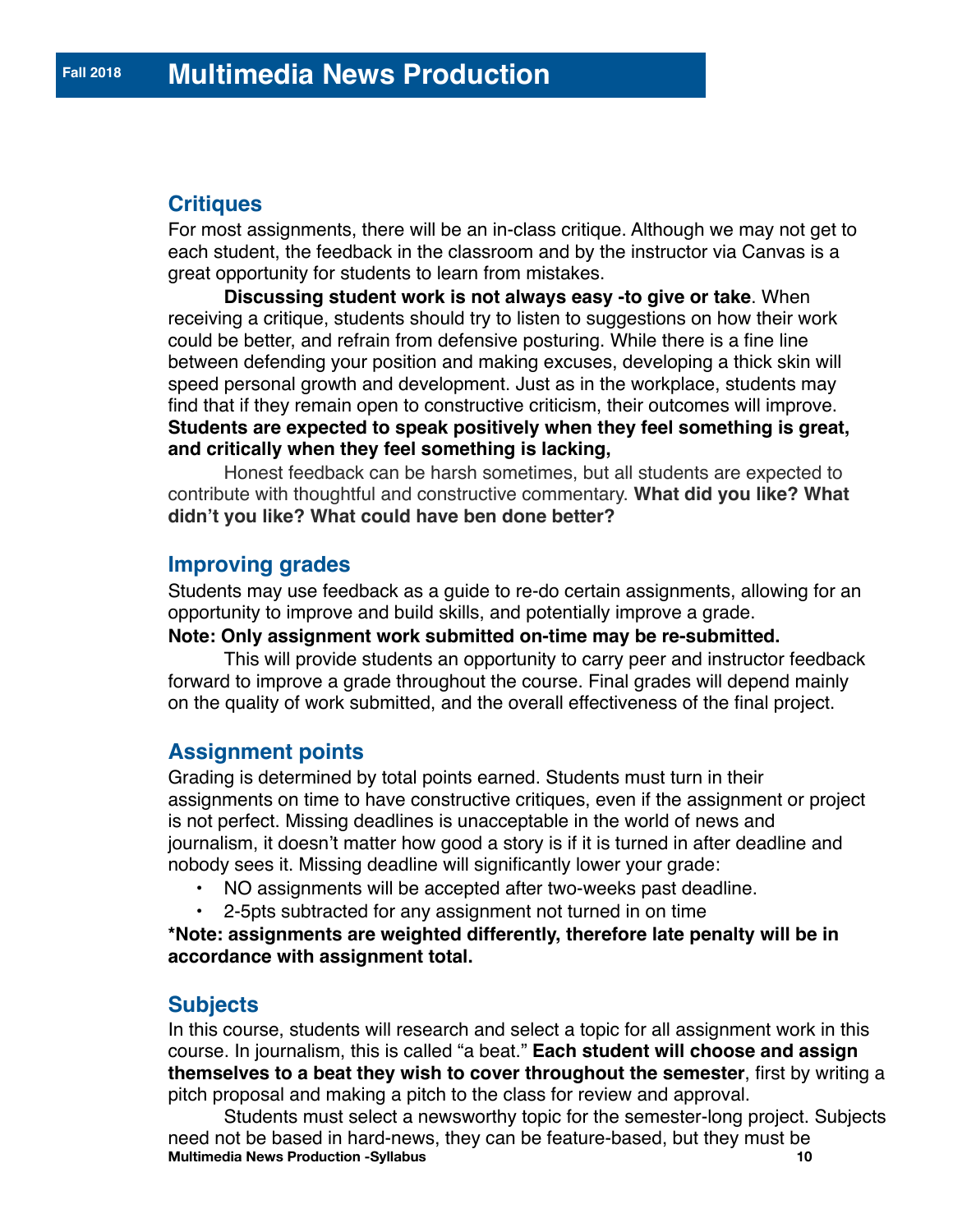newsworthy and relative to a broad audience. Subjects should be current and not based in the past or future. There must be visual actions and events to photograph and record.

Students should analyze which topics are newsworthy and appropriate for multimedia, then make a selection based on news values such as:

- Timeliness
- Proximity
- Conflict and Controversy
- Human Interest
- Relevance

Examples: Gun Violence, #metoo, Head injuries in sports, etc.

**Each assignment must be related to the beat selected**, and should not be repetitive or off-topic, so that the final presentation has in-depth and useful reporting variety. **Each media asset created will become part of the student's individual final project.**

|              | <b>Assignments</b>                            | <b>Points</b> |
|--------------|-----------------------------------------------|---------------|
| $\mathbf{1}$ | <b>PROJECT:</b> Proposal & pitch              | 5pts          |
|              | 2   PROJECT: Feature video story              | 20pts         |
| 3            | <b>PROJECT: Photo essay</b>                   | 10pts         |
| 4            | <b>PROJECT: Explainer video</b>               | 10pts         |
| 5            | <b>PROJECT:</b> Info graphic                  | 10pts         |
| 6            | <b>PROJECT:</b> Cross-platform reporting      | 10pts         |
| 7            | <b>PROJECT:</b> Final Multimedia presentation | 25pts         |
| 8            | <b>Attendance &amp; Participation</b>         | 10pts         |
|              |                                               |               |

# **Weekly Schedule:**

| Date                   | Subject                                                                                                                                                             | Due |
|------------------------|---------------------------------------------------------------------------------------------------------------------------------------------------------------------|-----|
| Week 1<br>September 10 | •Course Intro, Syllabus, policies, etc.<br>•Equipment sign-up procedures<br>•Submit paperwork for R&R<br>· Intro to multimedia<br>•Approaches to video storytelling |     |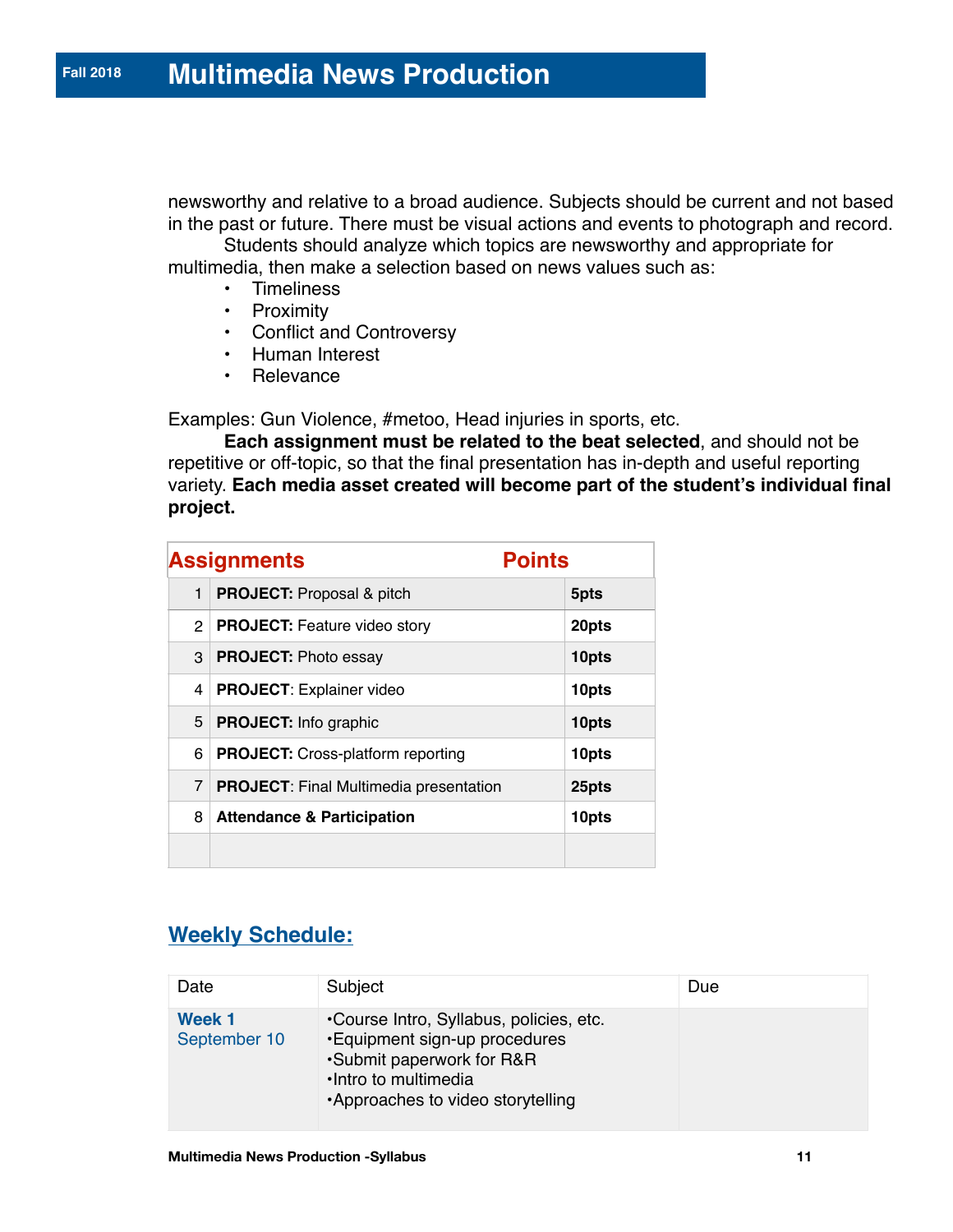| Week 2<br>September 17         | •Finding stories & pitching story ideas<br>•Newsworthy subjects<br>.DSLR for video with Zoom recorders<br>·In-class demonstration<br>•(Bring DSLR camera kits & tripods to class)<br>•(Bring Zoom recorders & mics to class) |                                                              |
|--------------------------------|------------------------------------------------------------------------------------------------------------------------------------------------------------------------------------------------------------------------------|--------------------------------------------------------------|
| Week 3<br>September 24         | •Review project proposals & feature videos<br>•How photojournalists work<br>•Shot lists<br>•Story structure & video assembly<br>.ADDCE method, story boarding, etc.                                                          | <b>ASSIGNMENT 1:</b><br><b>Project proposal</b>              |
| Week 4<br>October 1            | ·Guest speaker: Nyier Abdu, video journalist<br>·Video Editing<br>. In-class demonstration: Adobe Premiere<br>•(Bring video footage to class)                                                                                |                                                              |
| Week <sub>5</sub><br>October 8 | . Informal review of feature videos<br>. Intro to WordPress, Wix, Medium, and other<br>online platforms for Final Project<br><b>Guest lecture: Marty Halo</b>                                                                | <b>ASSIGNMENT 2:</b><br>Feature video story<br>(rough draft) |
| Week 6<br>October 15           | •Critique<br>•Intro to Photography                                                                                                                                                                                           | <b>ASSIGNMENT 2:</b><br><b>Feature video story</b>           |
| Week 7<br>October 22           | •Photo essays<br>•Study examples of photo essays<br>•(Bring DSLR camera kits to class)                                                                                                                                       |                                                              |
| Week 8<br>October 29           | •Photo editing<br>. In-class demonstration: Adobe Photoshop &<br><b>Bridge</b><br>•(Bring raw photos to class)                                                                                                               | <b>ASSIGNMENT 3:</b><br>Photo essay (rough<br>draft)         |
| Week 9<br>November 5           | •Critique<br>•Intro to Explainer video                                                                                                                                                                                       | <b>ASSIGNMENT 3:</b><br><b>Photo essay</b>                   |
| Week 10<br>November 12         | ·Text video creation<br>·Social media video production                                                                                                                                                                       |                                                              |
| Week 11<br>November 19         | <b>•Critique</b><br>. Intro to infographics and data journalism                                                                                                                                                              | <b>ASSIGNMENT 4:</b><br><b>Explainer video</b>               |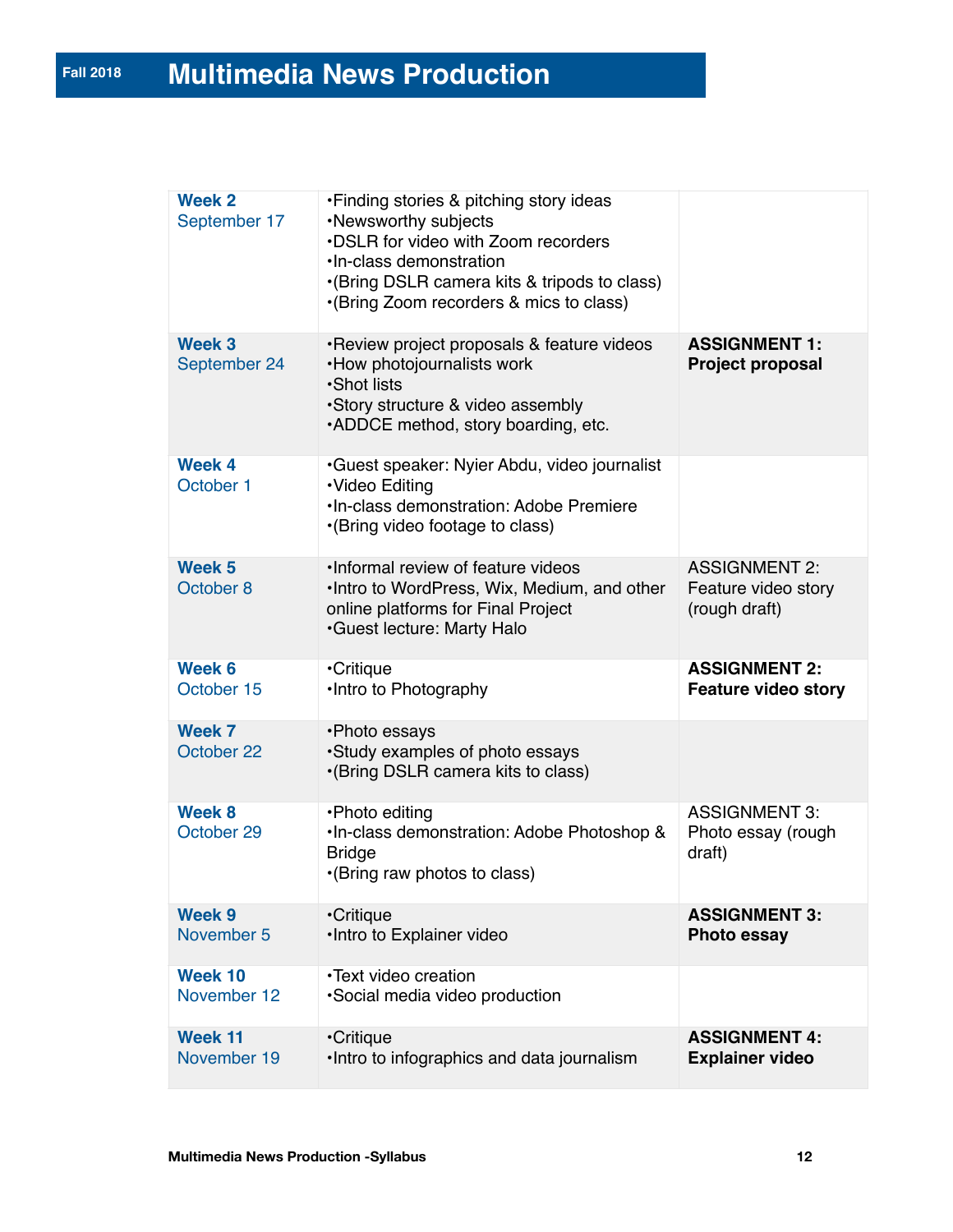| Week 12<br>November 26                                 | Guest lecture & demonstration: Joe Amditis<br>•Creating infographics and data journalism<br>using basic online tools                              |                                                              |
|--------------------------------------------------------|---------------------------------------------------------------------------------------------------------------------------------------------------|--------------------------------------------------------------|
| Week 13<br>December 3                                  | <b>•Critique</b><br>. How to apply Multimedia to Final Projects                                                                                   | <b>ASSIGNMENT 5:</b><br>Info graphic                         |
| Week 14<br>December 10                                 | Review advanced multimedia projects                                                                                                               | <b>FINAL PROJECT:</b><br>Final presentation<br>(rough draft) |
| <b>Finals week</b><br>*December 17<br>$3:15 - 5:15$ pm | . No Final Exam, but class will meet in regular<br>location, Morehead 204<br><b>.Final critique</b><br>. All work due at this time -no exceptions | <b>FINAL PROJECT:</b><br>Multimedia<br>presentation          |
|                                                        |                                                                                                                                                   |                                                              |

# **Syllabus**

This syllabus is a general plan for the course, **changes will most definitely occur**  due to the learning curve of the class and to unplanned news events. Students will be alerted in class to any major changes to the syllabus, and changes will be noted each week in the PowerPoint

Presentations (PPTx).

### **Communications**

Email is the preferred method of communications with the instructor. When emailing, please include the course title in the subject line. Email: [franklinth@montclair.edu](mailto:franklinth@montclair.edu)

**Professor Thomas E. Franklin Email: [franklinth@montclair.edu](http://franklinth@montclair.edu)** Twitter: @tomefran Instagram: thomasefranklin Website: [www.thomasfranklin.com](http://www.thomasfranklin.com) Blog:<https://thomasfranklinvisuals.com/>

### **About your instructor**

**Thomas E. Franklin** is a freelance multimedia journalist who joined Montclair State after working for nearly 30-years in the newspaper industry, including 23-years at the Bergen Record newspaper as a photographer and video journalist.

For his iconic flag-raising photograph taken at Ground Zero on September 11, 2001, he was a *Pulitzer Prize* finalist. The photo was featured on a USPS postage stamp which helped generate over \$10 million dollars for 9/11 victims. The image as selected as one of the *100 Photographs That Changed the World* by LIFE, and is part of the permanent collection of the Library of Congress, the Newseum, and the National September 11 Museum.

Since 2007, he has focused on multimedia reporting, and has produced awardwinning video documentaries on the heroin epidemic in North Jersey, the notorious